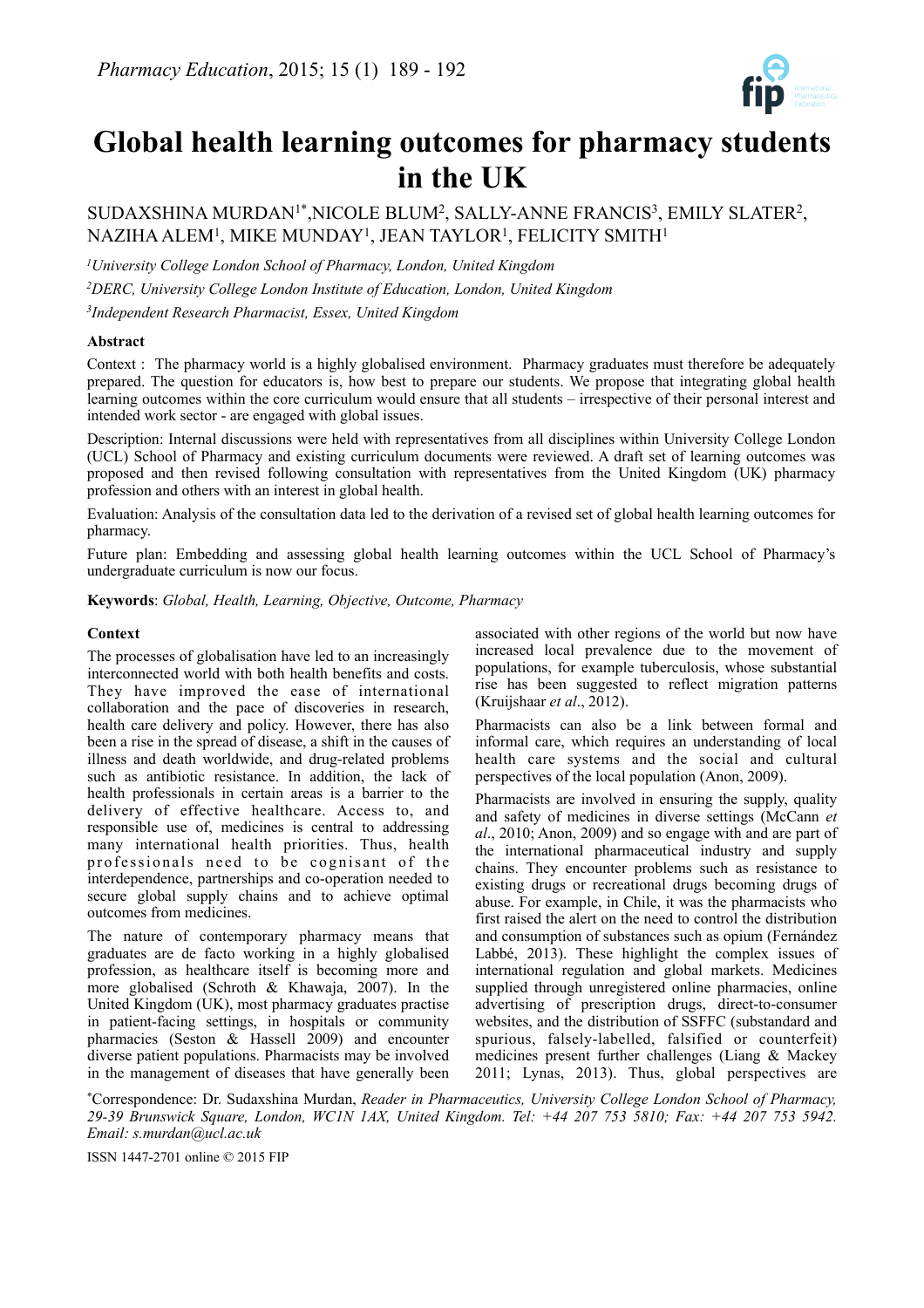necessary for the profession to develop and maintain effective channels for the supply, and safe and effective use of medicines.

The importance of global perspectives is endorsed by the pharmacy profession, especially in relation to education (Shah *et al*., 2010; EPSA & IPSF, 2012), mirroring recognition in other professions (Shiel & Jones, 2005; Blum & Bourn, 2013). The challenge for higher education institutions is how to best prepare students so that they are aware of global perspectives in health and medicines use, acquire the skills and aspirations to address new challenges, and recognise the career opportunities that this presents. While global health topics, such as antibiotic resistance, can be (and indeed are) introduced to pharmacy students on an *ad hoc* basis throughout the undergraduate degree, the presence of a set of specific learning outcomes is more likely to ensure global issues permeate the core curriculum. Global health learning outcomes have been proposed for other programmes of study: medical, veterinary and nursing students (Johnson *et al*., 2012; Maud *et al*., 2012; Wilson *et al*., 2012), interprofessional education (Thistlethwaite *et al*., 2010), prescribing curriculum (Ross & Loke, 2010), and global oral health (Seymour *et al*., 2013). However, to our knowledge, none have been proposed for pharmacy students.

# **Description**

The UCL School of Pharmacy participated in a 'Students as Global Citizens' project (IOE, 2014) - a three year collaboration between the UCL School of Pharmacy, the UCL Institute of Education, the UCL Institute for Global Health, the Royal Veterinary College and the London International Development Centre - whose aim was to develop and evaluate methods to integrate teaching and learning about global and development issues into undergraduate curricula in pharmacy, medicine and veterinary science (Maud *et al*., 2012; Willott *et al*., 2012; Murdan *et al*., 2014).

As part of this project, we undertook a two-stage consultation to develop Global Health Learning Outcomes for Pharmacy. First, an internal meeting was held with academic staff from all pharmacy disciplines the pharmaceutical sciences, phytopharmacy, pharmacology, as well as professional and clinical subjects, to devise an initial set of learning outcomes. Participants were briefed regarding the goals of the consultation prior to a face-to-face workshop. The aim of the workshop was to identify the relevant knowledge, skills and aspirations needed by pharmacy graduates regarding global health, and to refine and organise these into an initial set of learning outcomes.

The second stage of this process involved presenting this initial set of global health learning outcomes to an external audience of representatives from the pharmacy profession and other stakeholders with an interest in global health, for discussion and further development. Held at the University College London (UCL) School of Pharmacy, it was attended by academic staff from many schools of pharmacy in the UK and abroad, nonpharmacy academics with an interest in global health and education, representatives of the Royal Pharmaceutical Society (UK) (professional body) and the General Pharmaceutical Council (which oversees standards and content of pharmacy education in the UK) and the International Pharmaceutical Federation (FIP); pharmacists from hospital, community and industry, individuals with experience in pharmacy services in lowincome settings and undergraduate and postgraduate pharmacy students, including representatives from the British Pharmaceutical Students' Association. Table I presents the final set of Global Health Learning Outcomes for Pharmacy, derived from this two-stage process.

## **Table I: Proposed Global Health Learning Outcomes in Pharmacy**

| Proposed Global Health Learning Outcomes in Pharmacy                                                                                                                                                                                                                                                                 |
|----------------------------------------------------------------------------------------------------------------------------------------------------------------------------------------------------------------------------------------------------------------------------------------------------------------------|
| Public health and disease<br>Explain changes in patterns of disease and their impact on international<br>health priorities                                                                                                                                                                                           |
| Identify current priorities and the potential for pharmacy to support<br>public health goals in different geographical settings<br>Discuss concepts of, and approaches to, health promotion from an                                                                                                                  |
| international and inter-sectoral perspective                                                                                                                                                                                                                                                                         |
| Political, economic, social, cultural and ethnic dimensions of                                                                                                                                                                                                                                                       |
| medicines and pharmacy<br>Discuss access to, and the rational use of, medicines in the global context<br>Identify the influence of gender and ethnicity on the access to, and use<br>of, medicines and, on drug disposition                                                                                          |
| Demonstrate awareness of the diverse regulatory and financial<br>frameworks of medicines in the UK and internationally                                                                                                                                                                                               |
| Explain the existence of inequalities/inequity in provision and access to<br>medicines in the UK and elsewhere                                                                                                                                                                                                       |
| Demonstrate awareness of the costs and resource implications of global<br>pharmaceutical provision                                                                                                                                                                                                                   |
| Discuss the relevance of the cultural context to the definition and use of<br>medicines, and of traditional remedies                                                                                                                                                                                                 |
| Describe the impacts of fragile states and crisis situations (e.g. natural<br>disasters) on pharmaceutical care                                                                                                                                                                                                      |
| Pharmaceuticals                                                                                                                                                                                                                                                                                                      |
| Discuss the properties of a pharmaceutical product, and the implications<br>of poor quality and of counterfeit products                                                                                                                                                                                              |
| Describe the pharmaceutical treatments available to the world's<br>population, including that of the 'bottom billion'                                                                                                                                                                                                |
| Discuss the role of 'personalised medicine' in the global context<br>Discuss the development of medicines that are age-appropriate and                                                                                                                                                                               |
| culture-sensitive<br>Explain the challenges presented by diverse climates to the stability of<br>medicines and vaccines                                                                                                                                                                                              |
| International infrastructure for the supply and use of medicines<br>Demonstrate awareness of diverse medicine supply chains in the UK and<br>internationally, and discuss the implications for medicine quality in                                                                                                   |
| specific contexts<br>Identify diverse international models of health care systems and                                                                                                                                                                                                                                |
| provision, and explain the impact on pharmacy practice<br>Debate current concerns regarding the global pharmacy workforce<br>Debate the challenges associated with international regulation of<br>medicines                                                                                                          |
| Professionalism<br>Compare UK and international codes of ethics for pharmacists<br>Respect the rights and equal value of all people without discrimination<br>and provide compassionate care for all<br>Work effectively with other health practitioners in diverse sectors to<br>ensure optimal pharmaceutical care |
| Interdisciplinarity in health and pharmacy<br>Debate the role of poverty on inequality in health, and implications for<br>pharmacy                                                                                                                                                                                   |
| Discuss the links between globalisation, climate change, food and water<br>security, dietary transitions, health and pharmacy<br>Describe the influence of biocultural diversity and environmental change<br>on health and pharmacy                                                                                  |
| والمناوب المتوافق والمستقل والمستنق والمستنقص والمستنقص والمتواطن<br>اسنا بالمستشفين المقارن<br>. . 1.                                                                                                                                                                                                               |

Identify the links between human and animal health, particularly in terms of medicines' use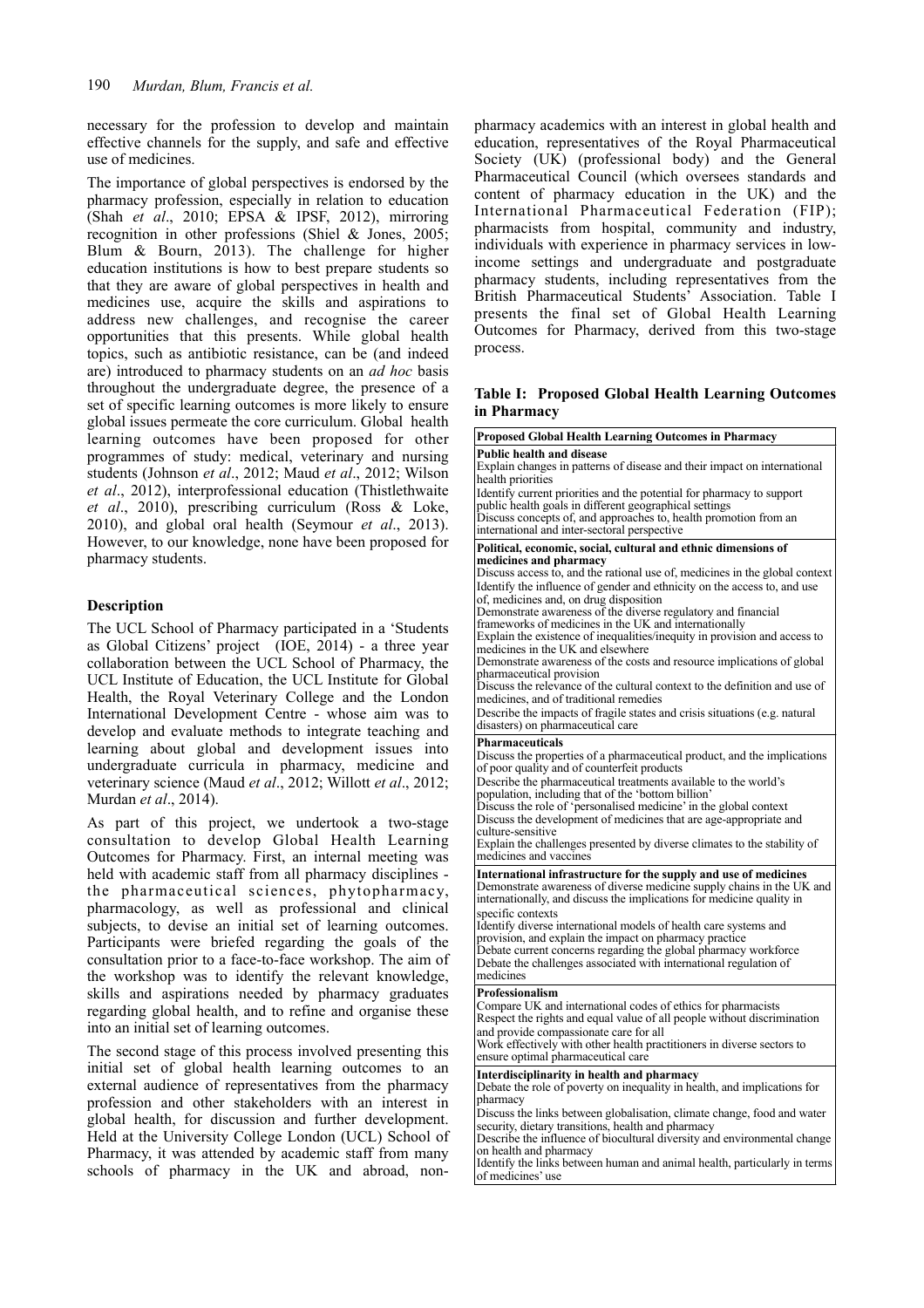#### **Future Plans**

Following the development of the Learning Outcomes, implementation and assessment is now our focus. As part of the 'Students as Global Citizens' project, a number of novel teaching and learning activities have been developed (Murdan *et al*., 2014), and these will continue to be refined, evaluated and embedded in our curriculum.

The Global Health Learning Outcomes for Pharmacy were principally devised with a focus on pharmacy education in the UK, but an international approach may provide opportunities to gain insights into priorities and perspectives elsewhere which may enrich their content, and facilitate shared understanding and learning experiences for pharmacy students. We welcome ongoing discussion with academic colleagues and stakeholders worldwide to ensure a curriculum that reflects changing international priorities in medicines and health, and inspire our students to identify and embrace challenges that being a 'global pharmacist' presents.

## **Acknowledgment**

The Students as Global Citizens project was funded by the Department for International Development, UK.

## **Declaration of interests**

There are no conflicts of interest.

#### **References**

Anon. (2009). The Basel Statements on the Future of Hospital Pharmacy. *American Journal Of Health-System Pharmacy*, **66**(5), Supplement 3, S61-S66.

Blum, N. & Bourn, D. (2013). Global perspectives for global professionals in the UK: engaging students within engineering and health. *Compare: A Journal of Comparative and International Education*, **43**, 37-55.

EPSA & IPSF. (2012). Student Declaration on the Future of Pharmacists (online). Available at: ht[tp://www.ipsf.](http://www.ipsf)  [or](http://www.ipsf)g/uploads/File/Files\_for\_sharing/FIP%20 Centennial %20Students%20Declaration%20-%20 FINAL.pdf. Accessed 27th June, 2013.

Fernandez Labbe, M. (2013). Pharmacies and drug addicts: the origins and regulation of drug control in Chile, 1900-1940. *Atenea*, **508**, 73-89.

IOE. (2014). Students as Global Citizens (online). Available at: ht[tp://www.ioe.ac.uk/research/33594.html.](http://www.ioe.ac.uk/research/33594.html) [Accessed 24th February, 2015.](http://www.ioe.ac.uk/research/33594.html)

[Jo](http://www.ioe.ac.uk/research/33594.html)hnson, O., Bailey, S.L., Willott, C., Crocker-Buque, T., Jessop, V., Birch, M., Ward, H. & Yudkin, J.S. (2012). On behalf of the Global Health Learning Outcomes Working Group. Global health learning outcomes for medical students in the UK. *Lancet*, **379**, 2033-2035.

Kruijshaar, M.E., Abubakar, I., Dedicoat, M., Bothamley, G., Maguire, H. &Moore, J. (2012). Evidence for a national problem: continued rise in tuberculosis case numbers in urban areas outside London. *Thorax*, **67**, 275– 7.

Liang, B.A. & Mackey, T. (2011). Direct-to-Consumer advertising with interactive internet media global regulation and public healthy issues. *Journal of the American Medical Association*, **305**(8), 824-825.

Lynas, K. (2013). US court sentences Canadian Internet pharmacy pioneer to 4 years in prison. *Canadian Pharmacists Journal: CPJ - Revue des pharmaciens du Canada: RPC*. **146**(2), 73.

Maud, J., Blum, N., Short, N. & Goode, N. (2012). Veterinary Students as Global Citizens: Exploring opportunities for embedding the global dimension in undergraduate veterinary education, London, Royal Veterinary College and DERC, Institute of Education (online). Available at: [https://www.ioe.ac.uk/DERC](https://www.ioe.ac.uk/DERCVeterinaryStudentsAsGlobalCitizens.pdf)  [VeterinaryStudentsAsGlobalCitizens.pdf.](https://www.ioe.ac.uk/DERCVeterinaryStudentsAsGlobalCitizens.pdf) Accessed 13th July, 2015.

McCann, L., Hughes, C.M. & Adair, C.G. (2010). A selfreported work-sampling study in community pharmacy practice: a 2009 update. *Pharmacy World & Science*, **32**(4), 536-543.

Murdan, S., Blum, N., Francis, S., Slater, E., Alem, N., Munday, M., Taylor, J. & Smith, F. (2014). The Global Pharmacist, London, UCL School of Pharmacy and Institute of Education (online). Available at: [http://](http://www.ioe.ac.uk/Global_Pharmacist_-_FINAL.PDF) [www.ioe.ac.uk/Global\\_Pharmacist\\_-\\_FINAL.PDF.](http://www.ioe.ac.uk/Global_Pharmacist_-_FINAL.PDF) Accessed 13th July, 2015.

Ross, S. & Loke, Y.K. (2010). Development of learning outcomes for an undergraduate prescribing curriculum (British Pharmacological Society prescribing initiative). *British Journal of Clinical Pharmacology*, **70**, 604-608.

Seston, L. & Hassell, K. (2009). Pharmacy Workforce Census 2008: Main Findings. London & Manchester, UK: RPSGB & CPWS (online). Available at: [http://](http://www.pharmaceutical-journal.com/opinion/comment/an-overview-of-the-main-findings-from-the-2008-pharmacy-workforce-census/10982391.accessed) [www.pharmaceutical-journal.com/opinion/comment/an](http://www.pharmaceutical-journal.com/opinion/comment/an-overview-of-the-main-findings-from-the-2008-pharmacy-workforce-census/10982391.accessed)[overview-of-the-main-findings-from-the-2008-pharmacy](http://www.pharmaceutical-journal.com/opinion/comment/an-overview-of-the-main-findings-from-the-2008-pharmacy-workforce-census/10982391.accessed)[workforce-census/10982391. Accessed](http://www.pharmaceutical-journal.com/opinion/comment/an-overview-of-the-main-findings-from-the-2008-pharmacy-workforce-census/10982391.accessed) 13th July, 2015.

Schroth, L. & Khawaja, R. (2007). Globalisation of Healthcare. *Frontiers of Health Services Management*, **24**(2), 19-30.

Seymour, B., Barrow, J. & Kalenderian, E. (2013). Results from a New Global Oral Health Course: A Case Study at One Dental School. *Journal of Dental Education*, **77**, 1245-1251.

Shah, V.P., Besancon, L.J.R., Stolk, P., Tucker, G. & Crommelin, D.J.A. (2010). The Pharmaceutical Sciences in 2020: Report of a Conference Organized by the Board of Pharmaceutical Sciences of the International Pharmaceutical Federation (FIP). *Pharmaceutical Research*, **27**, 396-399.

Shiel, C. & Jones, D. (2005). Global perspectives in higher education: taking the agenda forward in a business school. *The Development Education Journal*, **10**, 10-11.

Thistlethwaite, J., Moran, M. & World Hlth Org Study Grp, I. (2010). Learning outcomes for interprofessional education (IPE): Literature review and synthesis. *Journal of Interprofessional Care*, **24**, 503-513.